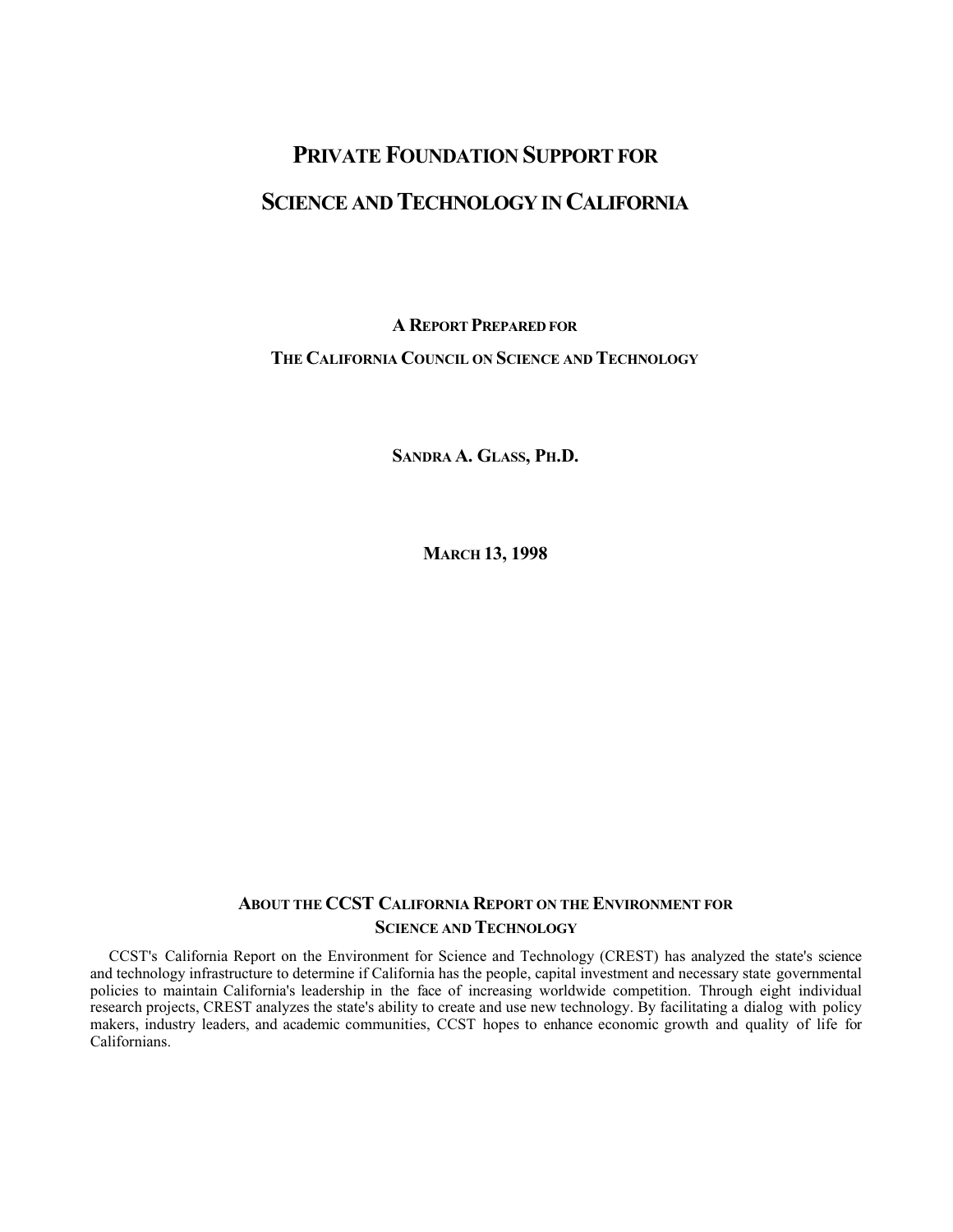#### **ACKNOWLEDGMENTS**

The California Council on Science and Technology gratefully acknowledges support from the W. M. Keck Foundation of Los Angeles, CCST's Sustaining Members, and the State of California.

#### **COPYRIGHT**

Copyright 1999 by the California Council on Science and Technology. Library of Congress Cataloging Number in Publications Data Main Entry Under Title:

Private Foundation Support for Science and Technology in California

ISBN 1-930117-05-1

All rights reserved. No part of this work covered by the copyrights hereon may be reproduced or copied in any form or by any means -- graphic, electronic, or mechanical, including photocopying, recording, taping or information storage and retrieval systems -- without the express written permission of the California Council on Science and Technology.

Note: The California Council on Science and Technology (CCST) has made every reasonable effort to assure the accuracy of the information in this publication. However, the contents of this publication are subject to changes, omissions, and errors, and CCST accepts no liability for inaccuracies that may occur.

The California Council on Science and Technology is a nonprofit organization established in 1988 at the request of the California State Government and sponsored by the major post secondary institutions of California, in conjunction with leading private-sector firms. CCST's mission is to improve science and technology policy and application in California by proposing programs, conducting analyses, and helping government implement policies and initiatives for a better economy and quality of life.

The writers of this publication can be reached for questions or comments on content at the

California Council on Science and Technology 1130 K Street, Suite 280 Sacramento, California 95814

by voice at (916) 492-0996 by fax at (916) 492-0999

or e-mail at ccst@ccst.ucr.edu

> To order additional copies of this report or other CCST publications contact 909.787.2913 or email ccst@ccst.ucr.edu.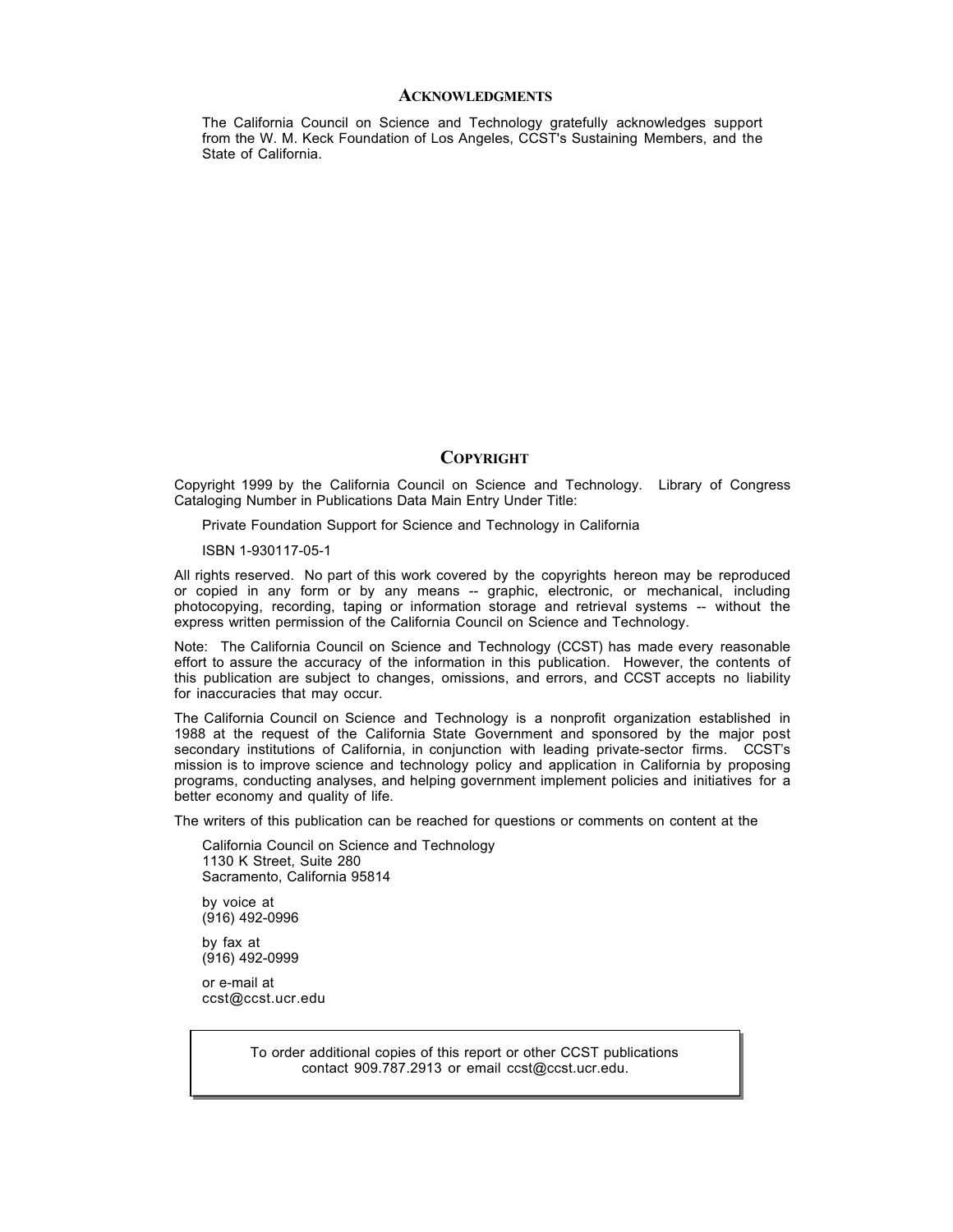# **Table of Contents**

| 3. |  |
|----|--|
|    |  |
|    |  |
| 4. |  |
| 5. |  |
| 6. |  |

# **List of Tables**

| Table 1. |                                                                                                                |  |
|----------|----------------------------------------------------------------------------------------------------------------|--|
| Table 2. |                                                                                                                |  |
| Table 3. |                                                                                                                |  |
| Table 4. | To Recipients Located in California – Grants of Over \$10,000 to Science and Technology Programs ------------- |  |
| Table 5. | To Recipients Located in California – Grants of Over \$10,000 to Science and Technology Programs (Constant     |  |
|          |                                                                                                                |  |
| Table 6. |                                                                                                                |  |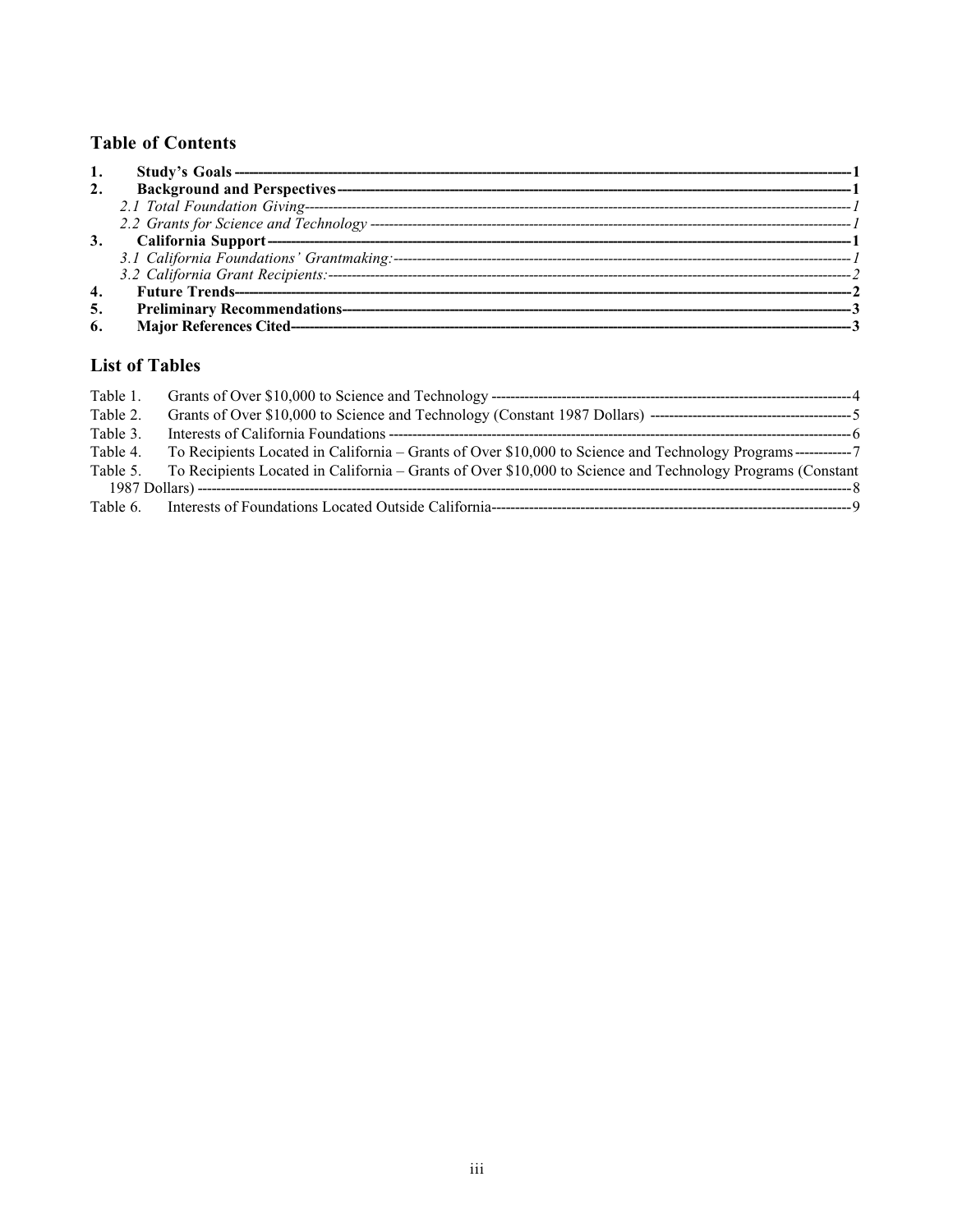#### **1. Study's Goals**

This study's goals are the analysis and presentation of data on private foundation support for science and technology, especially in California. The following questions frame the study and are addressed in subsequent sections. Does the information reveal any trends or new directions for support, e.g. how does private foundation support relate to what federal and state data reveal? Are any specific foundations of particular importance to California? What recommendations can be made to enhance the role of private support for S&T in California?

#### **2. Background and Perspectives**

#### **2.1 Total Foundation Giving**

In 1995, for the first time, the number of private foundations in the United States exceeded 40,000, nearly doubling since 1980. These foundations' total assets were \$227 billion, and their total grants were \$12.26 billion. Early figures indicate a granting increase of about 11 to 12 percent in 1996 (*Foundation Giving*, 1997). The recent boom in investment markets has greatly increased endowments of many foundations. A new survey by the *Chronicle of Philanthropy* indicates that the endowments of 121 big private foundations were worth a total of \$126.5 billion in 1997, compared with \$103.3 billion in 1996 (*Chronicle of Philanthropy*, February 26, 1998).

Foundations, however, form but a small percentage of overall U.S. philanthropy, i.e. about 7.8 percent in 1996. The largest percentage of donations, by far, comes from individual gifts (Giving USA, 1997). Foundation contributions are, nevertheless, very significant because of their size and visibility and because their boards are often composed of regional and national leaders.

The large U.S. foundations also have the major impact on the grantmaking field. The 1000 larger foundations sampled annually by the Foundation Center form less than 3 percent of the total number of U.S. foundations, but their giving accounts for more than 50 percent of total foundation annual grant dollars.

#### **2.2 Grants for Science and Technology**

[Note: In the following sections of the report, "Science and Technology" or "S&T" grants are general terms embracing selected classifications from the Foundation Center's Grants Classification System using "The National Taxonomy of Exempt Entities." Statistics include grants made to any agencies (especially universities, colleges, and scientific research institutes) for science and technology research and services; grants for medical research; and grants for research in agriculture and nutrition (Foundation Center 1997).]

In 1995, science received 4.8 percent of grant dollars, up 4 percent over the previous year, and the highest level reported since 1991 (*Foundation Giving*, 1997). It is relevant to note that science and technology funding tends to fluctuate, often because just a few very large grants made in a given year can alter the percentages. For example, the recent pledge of \$100 million to USC and proposed \$100 million to UCLA by Alfred E. Mann for research institutes in biomedical engineering will have a major impact when 1998 funding figures are reported.

Why do foundations give to science and technology? While there are as many specific reasons as there are foundations, some general observations emerge:

- ♦ the founder or major contributors to the foundation made their money in scientific, medical, or technological fields;
- ♦ science and technology are interests of current foundation directors, trustees, and officers;
- foundation staff members have expertise in these fields;
- ♦ foundations are reacting to current community, regional, state, or national needs and pressures.

#### **3. California Support**

#### **3.1 California Foundations' Grantmaking**

Most of the major California philanthropic foundations have made some grants for science and technology, even if they specialize in awards for social services or cultural programs. Table 1 lists the larger California foundations' grants of \$10,000 and over for science, technology, medical research, and agriculture in the sample years of 1989, 1992, and 1996 (source  $=$ Foundation Center Data Bases). Table 2 provides the same information in constant 1987 dollars. Summary:

1989: 33 foundations made 261 grants totaling \$113.8 million (\$104.9M in constant 1987 dollars).

1992: 74 foundations made 373 grants totaling \$71.9 million (\$59.5M in constant 1987 dollars).

1996: 76 foundations made 468 grants totaling \$117.9 million (\$88.3M in constant 1987 dollars).

Data on the larger California foundations' grant of \$10,000 and over for science, technology, medical research, and agriculture show twice as many foundations awarding 79% more grants with real dollar decrease, in constant 1987 dollars, of 16% between 1989 and 1996 (on average, there are now more foundations awarding smaller grant amounts to more recipients).

The David and Lucile Packard Foundation has emerged as a major supporter of S&T programs. In all three years, also, significant S&T support (over \$1 million) has come from Packard, W. M. Keck Foundation, Arnold and Mabel Beckman Foundation.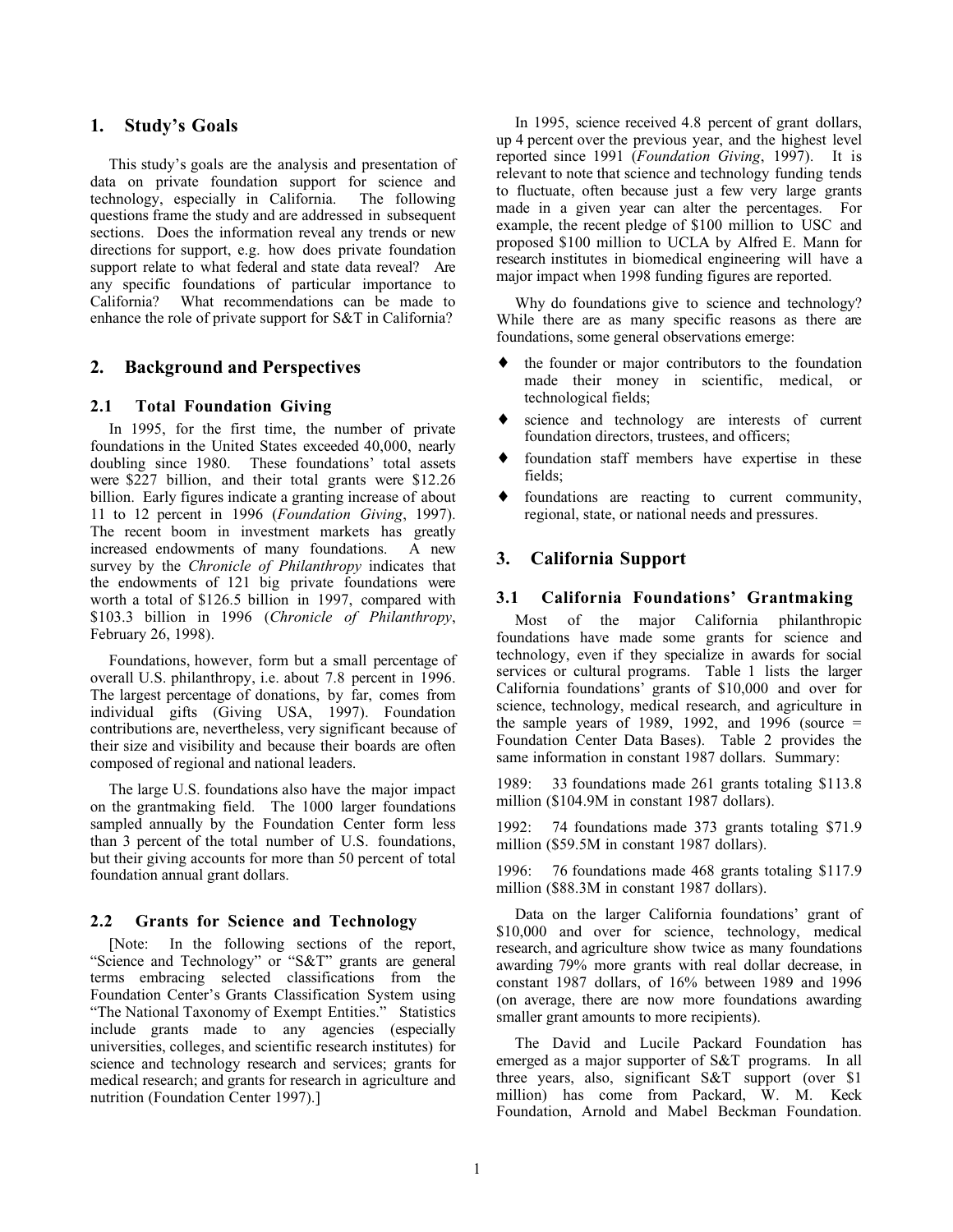Other emerging and consistent supporters of some aspects of S&T include the William and Flora Hewlett Foundation, the James Irvine Foundation, the Ahmanson Foundation and the Ralph M. Parsons Foundation. Table 3 describes the priority interests of the major California donors within the broader areas of science and technology.

### **3.2 California Grant Recipients**

Table 4 itemizes grants of \$10,000 and over made by foundations throughout the U.S. to recipients located in California. Table 5 provides the same information in constant 1987 dollars. Summary:

1989: 85 foundations made 447 grants totaling \$97.6 million (\$90M in constant 1987 dollars).

1992: 165 foundations made 546 grants totaling \$94.1 million (\$77.8M in constant 1987 dollars).

1996: 174 foundations made 654 grants totaling \$112.6 million (\$84.3M in constant 1987 dollars).

Data itemizing grants of \$10,000 and over made by foundations throughout the U.S. to recipients in California show a 6.3% real dollar decrease, in constant 1987 dollars, from 1989 to 1996.

A number of these major national foundations are located in California, e.g. Packard, Keck, Beckman, Milken, Fletcher Jones, Ahmanson, Doheny, Irvine, Weingart, Hewlett, Parsons. Other national foundations also provide significant S&T support to California institutions, e.g. Whitaker (VA), Sloan (NY), Burroughs Wellcome (NC), McDonnell (MO), Mathers (NY), Exxon (TX). Most of the grants have gone to California universities and colleges and to medical research institutes. Both public and private institutions have received support.

The types of support vary greatly from most sophisticated scientific and medical research to education programs in science and engineering to capital equipment and building projects (see Table 6 describing grantmaking priorities of major foundations located outside California). Often their grants respond to specific priorities of California institutions that may have longterm relationships with the foundations. If, for example, a foundation's published guidelines indicate an interest in providing support for science projects, a university may in one year submit a request for support for biochemistry research, in another year a proposal to construct a physics building, and in a third year an application for geoscience graduate fellowships. Often foundation guidelines are intentionally broad in order to respond to significant and emerging needs.

## **4. Future Trends**

While data is not available, discussions with program directors at sample foundations reveal that those currently supporting S&T generally plan to continue to do so. A number are assessing or reassessing the types and amounts of funding, and there may be a trend emerging to make multi-year major commitments to projects with significant impacts. Foundations do not, however, wish to make commitments about the amounts of support they might give in the next decade. Private foundations say that they want to be flexible in order to respond to new trends and needs. Following are some reasons given by foundations for their support of S&T especially at universities and colleges:

- ♦ support for premier research with short-term or longterm benefits to society.
- ♦ keeping equipment and laboratories up to date.
- constructing or renovating science facilities.
- assisting schools to attract and retain more science and engineering majors, particularly women and underrepresented minority students
- ♦ career enhancement for young faculty members
- ♦ support for retraining in new scientific fields
- ♦ incorporating new technologies into instruction
- ♦ support for faculty-student research collaboration
- ♦ assistance with technology transfer
- providing non-science majors with improved understanding of science and its role in society.

In response to the questions about whether foundations take into consideration amounts or changes in federal or state support for S&T the answers have been consistent: While many staff and board members of private foundations around the country are somewhat knowledgeable about what is going on in funding agencies, e.g. NSF, NIH, NASA, most foundations do not make grant policies or decisions on the basis of what is being planned or committed in Washington or Sacramento. One California exception and certainly one major foundation to watch is the Packard Foundation. With rapidly increasing assets, Packard is conducting careful planning about how best to support S&T and medical research.

Over the last decade, private foundations have become more interested in sharing costs of major projects with other donors. As the prices of supporting research endeavors, building construction, and endowments have risen, foundations have come to realize that it is difficult for any one donor to fund a large S&T endeavor. A large university project, such as an institute or research center, often receives funding from federal, state, corporate, foundation, and individual donors, as well as a commitment from the institution itself. Some foundations like to provide up-front funding as a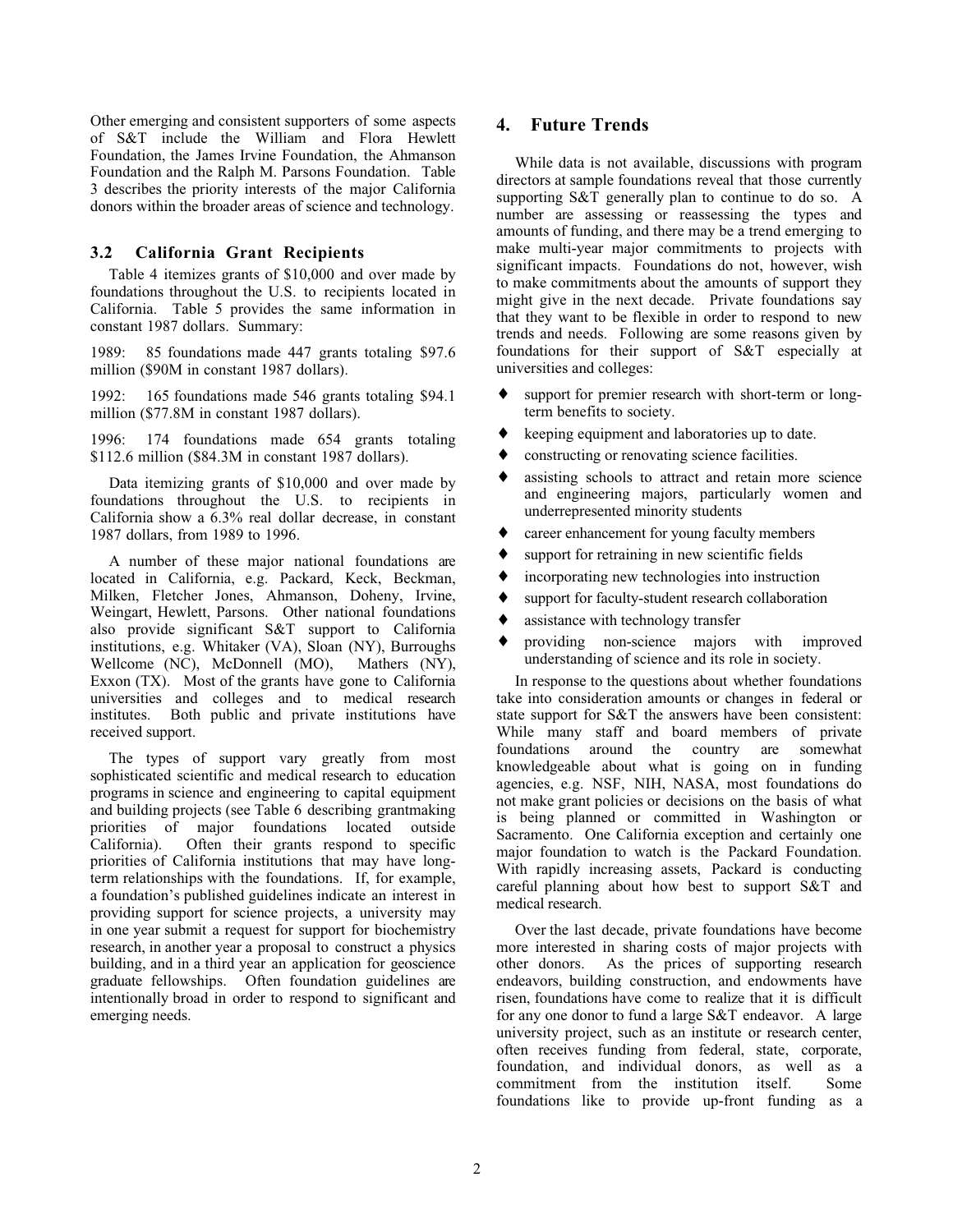challenge to the recipient to raise additional monies from other donors. Other foundations respond to challenges by federal or private agencies by supplying funds to complete a project. Generally foundations would like some type of recognition for their contributions, though the terms of desired recognition vary greatly.

## **5. Preliminary Recommendations**

- 1. Share the results of the CCST study with major California foundations and with select national foundations that are supporting S&T. Have members of the CCST Board and Council present the report personally to key foundations.
- 2. CCST Board and/or Council could host a meeting for leaders of select California foundations to talk about science needs. Alternatively, key members of foundations' boards and staff could be invited to attend CCST meeting and programs.
- 3. Identify CCST Fellows who serve on foundation boards or serve as science advisors to foundations. Other fellows may know foundation trustees and staff members. The fellows can help place science and technology programs, or even specific projects, on priority lists for foundations. The fellows can also begin discussions about how foundations might react to projects in which private funding for S&T projects might be matched by funds from the State.
- 4. Identify ways to keep California foundations well informed about developments in S&T, e.g. develop an e-mail list of 25 foundation staff members who will receive special CCST bulletins on important science and technology happenings.
- 5. Encourage foundations who are interested in S&T to share information among themselves, electronically or through group meetings. This might lead to joint sponsorship of major programs in California that are too large for any one foundation.

## **6. Major References Cited**

Foundation Center Databases. Electronic searches conducted by Research Assistant Crystal Mandler. Foundation Center, New York, 1998.

*Foundation Giving, Yearbook of Facts and Figures of Private, Corporate, and Community* Foundations. Foundation Center, New York, 1996 and 1997 editions.

*The Foundation 1000.* 1997/1998 edition, ed. Francine Jones. Foundation Center, New York, 1998.

*Giving USA.* 1997 edition, ed. Anne E. Kaplan. AAFRC Trust for Philanthropy, New York.

*California Nonprofit Organizations 1995.* University of San Francisco Institute for Nonprofit Organization Management, 1996.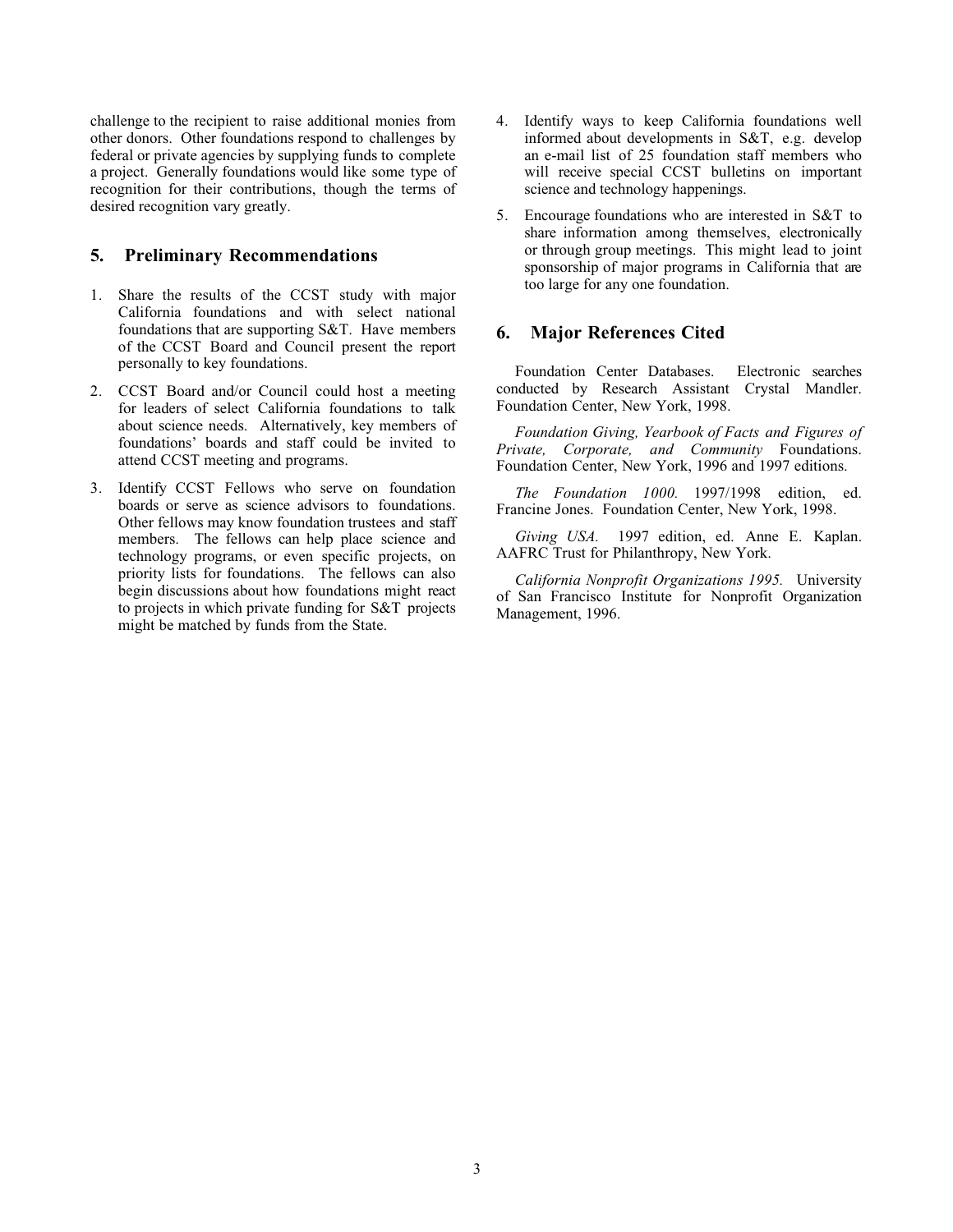| <b>California Foundations</b>  | 1989 \$ $(1)$ | Ranking        | 1992 $$ (2)$ | Ranking        | 1996 $$ (3)$ | Ranking        |
|--------------------------------|---------------|----------------|--------------|----------------|--------------|----------------|
| Arnold & Mabel Beckman Fdn.    | \$46,917,298  | $\mathbf{1}$   | \$4,310,000  | $\overline{3}$ | \$7,630,222  | $\overline{3}$ |
| W. M. Keck Fdn.                | \$27,781,500  | $\overline{2}$ | \$11,545,000 | $\overline{2}$ | \$33,070,000 | $\overline{2}$ |
| Henry J. Kaiser Family Fdn.    | \$13,270,000  | $\overline{3}$ |              |                |              |                |
| David & Lucile Packard Fdn.    | \$10,691,905  | $\overline{4}$ | \$31,359,263 | $\mathbf{1}$   | \$41,150,597 | $\mathbf{1}$   |
| James Irvine Fdn.              | \$3,100,000   | 5              | \$1,150,000  | $\overline{9}$ | \$900,000    | 14             |
| Joan B. Kroc Fdn.              | \$2,198,002   | 6              |              |                |              |                |
| Ahmanson Fdn.                  | \$2,053,000   | $\overline{7}$ | \$2,013,000  | 6              | \$2,164,180  | $\,8\,$        |
| Nora Eccles Treadwell Fdn.     | \$2,049,874   | $\,8\,$        | \$2,405,000  | $\overline{4}$ | \$2,430,000  | $\tau$         |
| William & Flora Hewlett Fdn.   | \$988,000     | 9              | \$520,000    | 18             | \$1,985,000  | 9              |
| Weingart Fdn.                  | \$965,000     | $1\,0$         | \$1,055,000  | 10             | \$125,000    | 39             |
| Marin Community Fdn.           | \$954,680     | $1\,1$         |              |                |              |                |
| ARCO Fdn.                      | \$725,000     | 12             |              |                |              |                |
| John Stauffer Charitable Trust | \$535,067     | 13             |              |                | \$850,000    | 16             |
| Fletcher Jones Fdn.            | \$275,000     | 14             | \$615,000    | 16             | \$3,357,100  | 6              |
| San Francisco Fdn.             | \$238,500     | 15             | \$355,000    | 22             | \$1,546,870  | 11             |
| Jules & Doris Stein Fdn.       |               |                | \$1,042,175  | 11             | \$105,000    | 41             |
| Carrie Estelle Doheny Fdn.     |               |                | \$1,039,000  | 12             | \$1,619,050  | 10             |
| Ralph M. Parsons Fdn.          |               |                | \$2,237,422  | 5              | \$864,918    | 15             |
| Wayne & Gladys Valley Fdn.     |               |                | \$260,000    | 28             | \$3,880,037  | 5              |
| L. K. Whittier Fdn.            |               |                | \$1,370,444  | $\overline{7}$ |              |                |
| Milken Family Fdn.             |               |                | \$10,000     | 73             | \$4,686,751  | $\overline{4}$ |
| Jennifer Jones Simon Fdn.      |               |                |              |                | \$1,414,145  | 12             |
| Confidence Fdn.                |               |                | \$65,000     | 46             | \$1,050,000  | 13             |
| H.N. & Frances C. Berger Fdn.  |               |                | \$945,500    | 13             | \$620,000    | 19             |

**Table 1. Grants of Over \$10,000 to Science and Technology**

*Source: Databases of the Foundation Center, New York. Survey of approximately 1,000 of the country's larger foundations, recording grants of \$10,000 and over.*

(1) In 1989, 33 foundations made 261 grants of \$10,000 and over totaling \$113.8 million.

(2) In 1992, 74 foundations made 373 grants of \$10,000 and over totaling \$71.9 million.

(3) In 1996, 76 foundations made 468 grants of \$10,000 and over totaling \$117.9 million.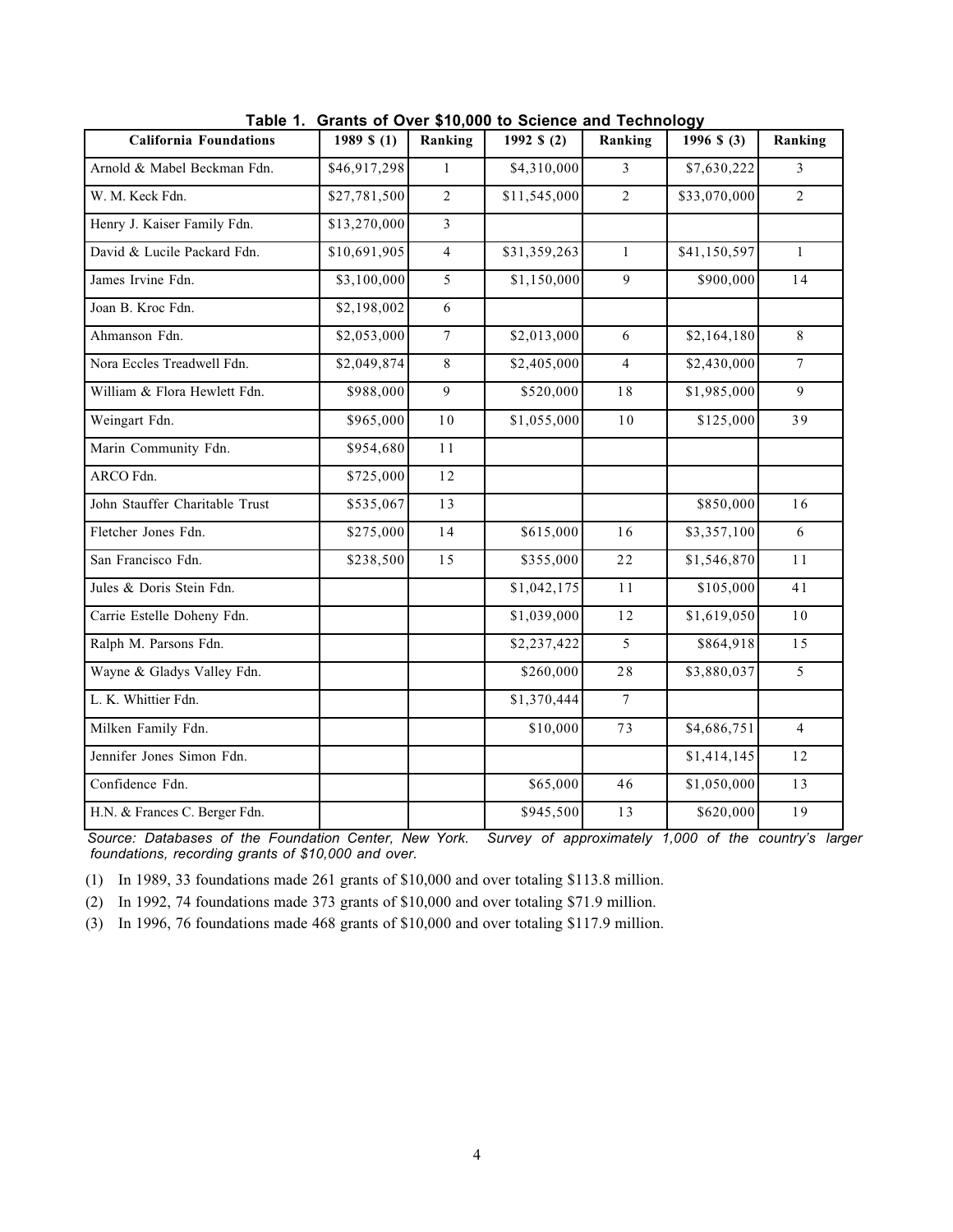| <b>California Foundations</b>  | 1989 $$(1)$  | Ranking        | 1992 \$ (2)  | Ranking         | 1996 $$ (3)$ | Ranking        |
|--------------------------------|--------------|----------------|--------------|-----------------|--------------|----------------|
| Arnold & Mabel Beckman Fdn.    | \$43,241,749 | $\mathbf{1}$   | \$3,564,930  | 3               | \$5,715,522  | 3              |
| W. M. Keck Fdn.                | \$25,605,069 | 2              | \$9,549,214  | $\overline{2}$  | \$24,771,536 | $\overline{2}$ |
| Henry J. Kaiser Family Fdn.    | \$12,230,415 | $\mathfrak{Z}$ |              |                 |              |                |
| David & Lucile Packard Fdn.    | \$9,854,290  | $\overline{4}$ | \$25,938,183 | $\mathbf{1}$    | \$30,824,417 | $\mathbf{1}$   |
| James Irvine Fdn.              | \$2,857,143  | 5              | \$951,199    | $\overline{9}$  | \$674,157    | 14             |
| Joan B. Kroc Fdn.              | \$2,025,808  | $\sqrt{6}$     |              |                 |              |                |
| Ahmanson Fdn.                  | \$1,892,166  | $\overline{7}$ | \$1,665,012  | $\sqrt{6}$      | \$1,621,109  | 8              |
| Nora Eccles Treadwell Fdn.     | \$1,889,285  | $\,8\,$        | \$1,989,247  | $\overline{4}$  | \$1,820,225  | $\tau$         |
| William & Flora Hewlett Fdn.   | \$910,599    | $\overline{9}$ | \$430,108    | $1\,8$          | \$1,486,891  | 9              |
| Weingart Fdn.                  | \$889,401    | $1\,0$         | \$872,622    | $10$            | \$93,633     | 39             |
| Marin Community Fdn.           | \$879,889    | $1\,1$         |              |                 |              |                |
| ARCO Fdn.                      | \$668,203    | 12             |              |                 |              |                |
| John Stauffer Charitable Trust | \$493,149    | 13             |              |                 | \$636,704    | 16             |
| Fletcher Jones Fdn.            | \$253,456    | $14$           | \$508,685    | 16              | \$2,514,682  | 6              |
| San Francisco Fdn.             | \$219,816    | 15             | \$293,631    | 22              | \$1,158,704  | 11             |
| Jules & Doris Stein Fdn.       |              |                | \$862,014    | $1\,1$          | \$78,652     | 41             |
| Carrie Estelle Doheny Fdn.     |              |                | \$859,388    | 12              | \$1,212,772  | 10             |
| Ralph M. Parsons Fdn.          |              |                | \$1,850,639  | 5               | \$647,879    | 15             |
| Wayne & Gladys Valley Fdn.     |              |                | \$215,054    | 28              | \$2,906,395  | 5              |
| L. K. Whittier Fdn.            |              |                | \$1,133,535  | $7\overline{ }$ |              |                |
| Milken Family Fdn.             |              |                | \$8,271      | 73              | \$3,510,675  | $\overline{4}$ |
| Jennifer Jones Simon Fdn.      |              |                |              |                 | \$1,059,285  | 12             |
| Confidence Fdn.                |              |                | \$53,763     | 46              | \$786,517    | 13             |
| H.N. & Frances C. Berger Fdn.  |              |                | \$782,051    | $13$            | \$464,419    | 19             |

**Table 2. Grants of Over \$10,000 to Science and Technology (Constant 1987 Dollars)**

*Source: Databases of the Foundation Center, New York. Survey of approximately 1,000 of the country's larger foundations, recording grants of \$10,000 and over.*

(1) In 1989, 33 foundations made 261 grants of \$10,000 and over totaling \$104.9 million.

(2) In 1992, 74 foundations made 373 grants of \$10,000 and over totaling \$59.5 million.

(3) In 1996, 76 foundations made 468 grants of \$10,000 and over totaling \$88.3 million.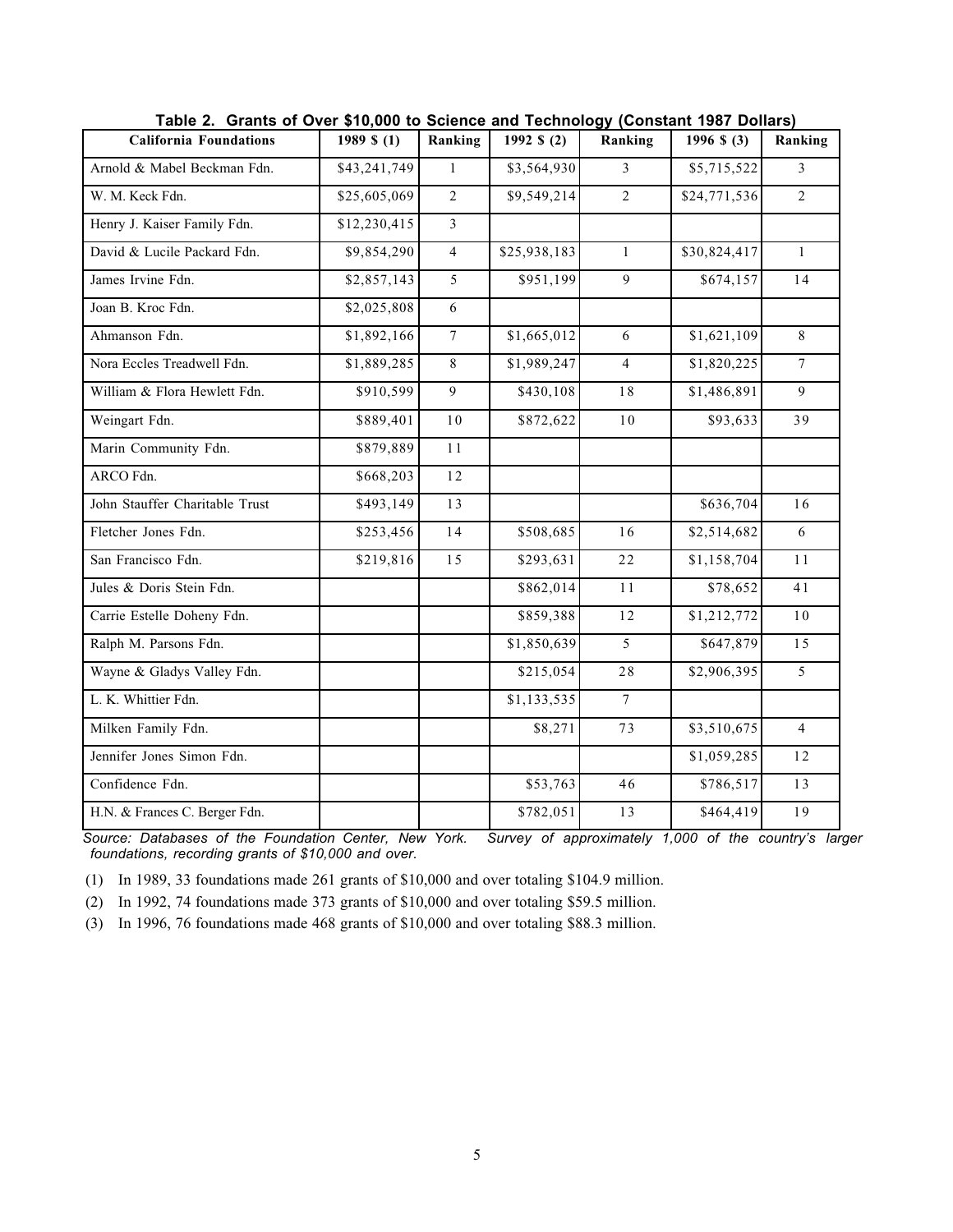| Ahmanson Foundation                | Science research, education, capital projects              |
|------------------------------------|------------------------------------------------------------|
| Arnold & Mabel Beckman Foundation  | Science, engineering research                              |
| H.N. & Frances Berger Foundation   | Science education                                          |
| Confidence Foundation              | Medical research                                           |
| Carrie Estelle Doheny Foundation   | Medical research, education                                |
| William & Flora Hewlett Foundation | Education, medicine                                        |
| James Irvine Foundation            | Science education (private institutions within California) |
| Fletcher Jones Foundation          | Science education                                          |
| W. M. Keck Foundation              | Science, engineering, medical research & education         |
| Milken Family Foundation           | Medical research                                           |
| David & Lucile Packard Foundation  | Science, engineering                                       |
| Ralph M. Parsons Foundation        | Science, engineering education, research                   |
| San Francisco Foundation           | Regional needs                                             |
| Jennifer Jones Simon Foundation    | Medical research                                           |
| John Stauffer Charitable Trust     | Science education                                          |
| Jules & Doris Stein Foundation     | Medical research                                           |
| Nora Eccles Treadwell Foundation   | Medical research                                           |
| Wayne & Gladys Valley Foundation   | Science research & education (Bay Area)                    |
| Weingart Foundation                | Science education                                          |

**Table 3. Interests of California Foundations**

*Source: The Foundation 1000, 1997/98, ed. Francine Jones. The Foundation Center, New York, 1998.*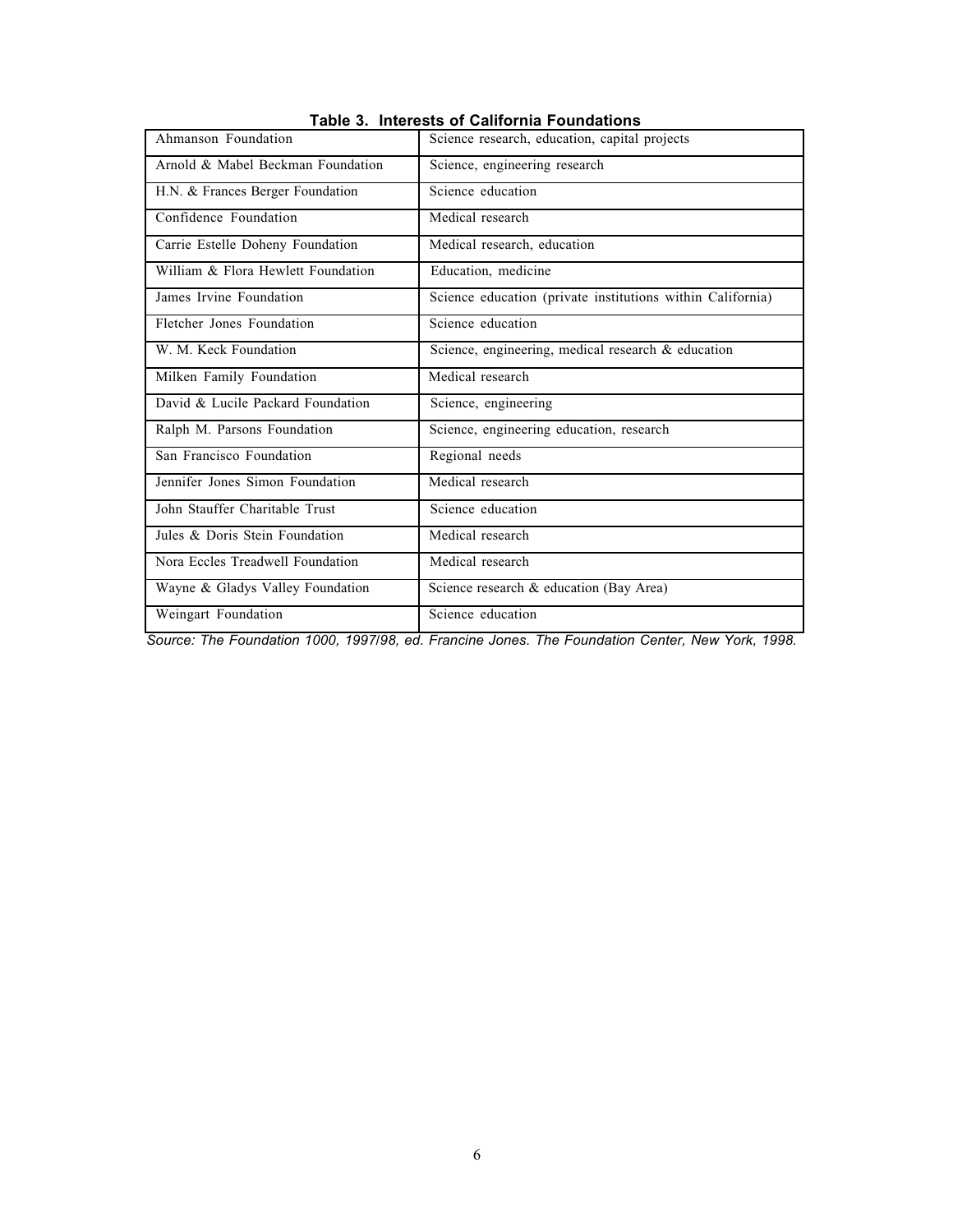|                                    |                          | טטוטוויטט    | . . ogramo     |              |                |              |                 |
|------------------------------------|--------------------------|--------------|----------------|--------------|----------------|--------------|-----------------|
| <b>Foundations</b>                 |                          | 1989(1)      | Ranking        | 1992(2)      | Ranking        | 1996(3)      | Ranking         |
| Arnold & Mabel Beckman Fdn.        | CA                       | \$34,309,517 | $\mathbf{1}$   | \$23,050,000 | 5              | \$4,855,222  | $\overline{3}$  |
| W. M. Keck Fdn.                    | CA                       | \$13,889,000 | $\overline{2}$ | \$650,000    | 29             | \$9,325,000  | $\overline{2}$  |
| Lucille P. Markey Charitable Trust | FL                       | \$9,789,669  | $\overline{3}$ | \$15,860,000 | $\overline{2}$ |              |                 |
| David & Lucile Packard Fdn.        | CA                       | \$3,292,713  | $\overline{4}$ | \$21,821,960 | $\mathbf{1}$   | \$27,537,667 | $\mathbf{1}$    |
| James Irvine Fdn.                  | ${\rm CA}$               | \$3,100,000  | 5              | \$1,150,000  | 15             | \$900,000    | 25              |
| W. K. Kellogg Fdn.                 | MI                       | \$2,707,823  | 6              | \$27,688     | 122            | \$45,900     | 113             |
| Carnegie Corporation               | NY                       | \$2,421,100  | $\overline{7}$ |              |                |              |                 |
| Kresge Fdn.                        | МI                       | \$2,100,000  | $8\,$          | \$1,000,000  | 20             |              |                 |
| Henry Luce Fdn.                    | NY                       | \$1,841,984  | $\overline{9}$ | \$686,857    | 28             |              |                 |
| Ahmanson Fdn.                      | CA                       | \$1,817,500  | $1\,0$         | \$2,003,000  | $\overline{7}$ | \$2,154,180  | 12              |
| Whitaker Fdn.                      | <b>VA</b>                | \$1,813,415  | $1\,1$         | \$1,420,479  | $1\,0$         | \$4,380,439  | 5               |
| Pew Charitable Trusts              | PA                       | \$1,610,000  | 12             | \$3,503,600  | $\overline{4}$ | \$185,000    | 60              |
| John & Mary R. Markle Fdn.         | $\ensuremath{\text{NY}}$ | \$1,149,295  | 13             |              |                |              |                 |
| Burroughs Welcome Fund             | $\rm NC$                 |              |                | \$460,000    | 36             | \$4,849,114  | $\overline{4}$  |
| Milken Family Fdn.                 | CA                       |              |                | \$973,714    | 21             | \$4,286,751  |                 |
| Annenberg Fund                     | PA                       | \$932,233    | $16$           | \$1,005,253  | $1\,8$         | \$40,000     | $\sqrt{6}$      |
| Shell Oil Company Fdn.             | TX                       | \$899,383    | 17             | \$413,407    | 41             |              |                 |
| Weingart Fdn.                      | CA                       | \$865,000    | $1\,8$         | \$1,055,000  | 16             | \$125,000    | 78              |
| Alfred P. Sloan Fdn.               | NY                       | \$611,343    | 22             | \$4,577,466  | $\overline{3}$ | \$3,968,297  | $7\phantom{.0}$ |
| G. Harold & Leila Y. Mathers Fdn.  | $\ensuremath{\text{NY}}$ |              |                | \$2,329,822  | 6              | \$2,469,766  | $1\,1$          |
| Fletcher Jones Fdn.                | CA                       | \$275,000    | 36             | \$595,000    | 30             | \$3,257,100  |                 |
| AT & T Fdn.                        | $\ensuremath{\text{NY}}$ | \$501,702    | 29             | \$1,467,217  | 9              | \$985,757    | 9               |
| Sherman Fairchild Fdn.             | ${\cal C}{\cal T}$       | \$450,000    | 30             | \$1,350,000  | $1\,1$         |              |                 |
| James S. McDonnell Fdn.            | MO                       | \$37,500     | 64             | \$432,762    | 39             | \$1,859,444  | 13              |
| Rockefeller Fdn.                   | NY                       | \$175,400    | 45             | \$1,258,258  | $14$           | \$584,461    | 34              |

**Table 4. To Recipients Located in California – Grants of Over \$10,000 to Science and Technology Programs**

*Source: Databases of the Foundation Center, New York. Survey of 1,000 of US's larger foundations.*

(1) In 1989, 85 foundations made 447 grants totaling \$97.6 million.

(2) In 1992, 165 foundations made 546 grants totaling \$94.1 million.

(3) In 1996, 174 foundations made 654 grants totaling \$112.6 million.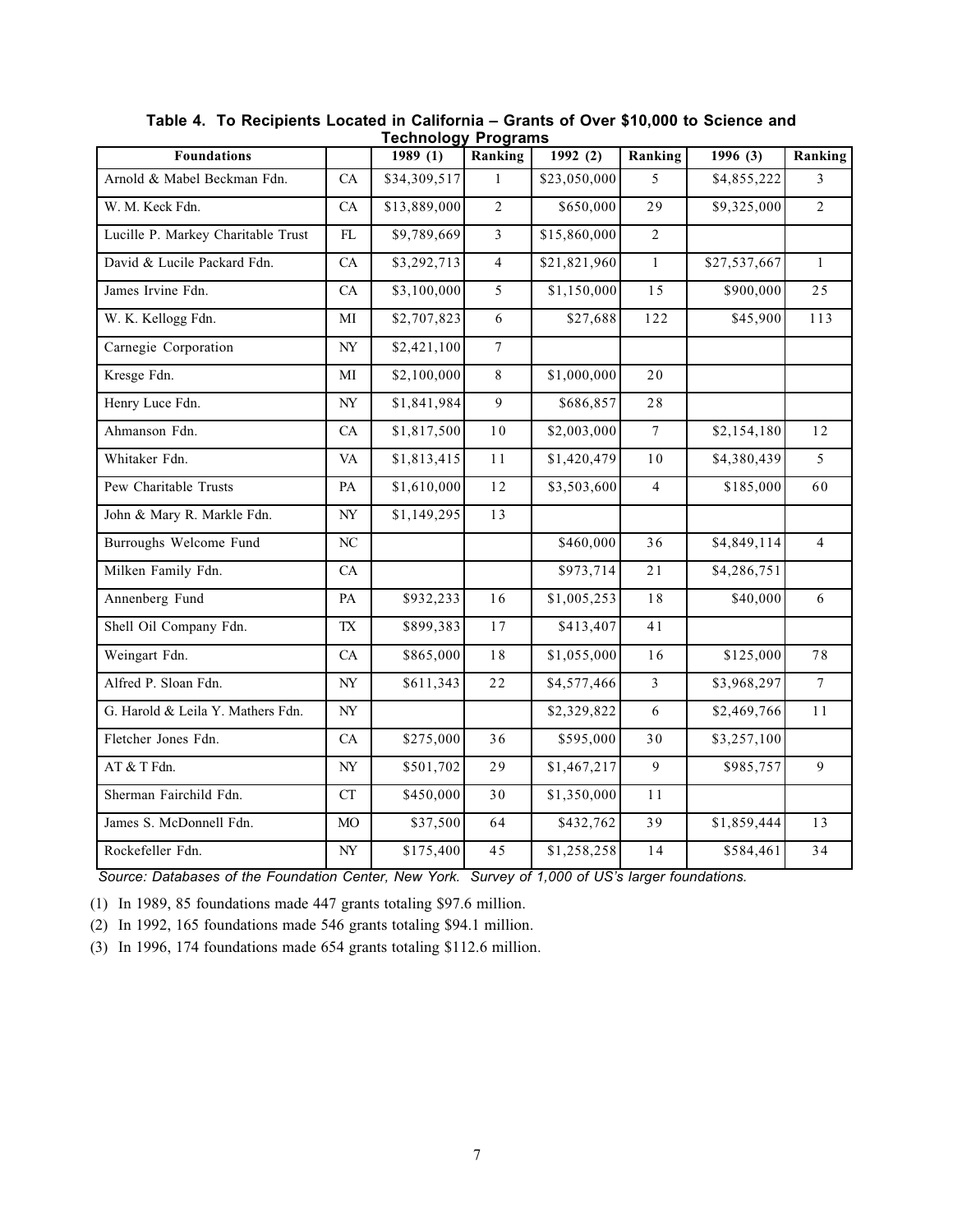|                                    |                                                  | r ivyrains (vviistailt 1907 |                 | <b>DUIIAI S</b> |                |              |                |
|------------------------------------|--------------------------------------------------|-----------------------------|-----------------|-----------------|----------------|--------------|----------------|
| <b>Foundations</b>                 |                                                  | 1989(1)                     | Ranking         | 1992(2)         | Ranking        | 1996(3)      | Ranking        |
| Arnold & Mabel Beckman Fdn.        | ${\rm CA}$                                       | \$31,621,675                | $\mathbf{1}$    | \$2,522,746     | 5              | \$3,636,870  | 3              |
| W. M. Keck Fdn.                    | CA                                               | \$12,800,922                | $\overline{2}$  | \$537,634       | 29             | \$6,985,019  | $\overline{2}$ |
| Lucille P. Markey Charitable Trust | $\mathop{\rm FL}\nolimits$                       | \$9,022,736                 | $\overline{3}$  | \$13,118,280    | $\overline{2}$ |              |                |
| David & Lucile Packard Fdn.        | CA                                               | \$3,034,759                 | $\overline{4}$  | \$18,049,595    | $\mathbf{1}$   | \$20,627,466 | $\mathbf{1}$   |
| James Irvine Fdn.                  | CA                                               | \$2,857,143                 | 5               | \$951,199       | 15             | \$674,157    | 25             |
| W. K. Kellogg Fdn.                 | MI                                               | \$2,495,689                 | $\sqrt{6}$      | \$22,902        | 122            | \$34,382     | 113            |
| Carnegie Corporation               | $\ensuremath{\text{NY}}$                         | \$2,231,429                 | $7\overline{ }$ |                 |                |              |                |
| Kresge Fdn.                        | MI                                               | \$1,935,484                 | 8               | \$827,130       | 20             |              |                |
| Henry Luce Fdn.                    | $\ensuremath{\text{NY}}$                         | \$1,697,681                 | 9               | \$568,120       | 28             |              |                |
| Ahmanson Fdn.                      | ${\rm CA}$                                       | \$1,675,115                 | $1\,0$          | \$1,656,741     | $\overline{7}$ | \$1,613,618  | $12$           |
| Whitaker Fdn.                      | <b>VA</b>                                        | \$1,671,350                 | $1\,1$          | \$1,174,921     | $10$           | \$3,281,228  | 5              |
| Pew Charitable Trusts              | PA                                               | \$1,483,871                 | 12              | \$2,897,932     | $\overline{4}$ | \$138,577    | 60             |
| John & Mary R. Markle Fdn.         | $\ensuremath{\text{NY}}$                         | \$1,059,258                 | 13              |                 |                |              |                |
| Burroughs Welcome Fund             | $\rm NC$                                         |                             |                 | \$380,480       | 36             | \$3,632,295  | $\overline{4}$ |
| Milken Family Fdn.                 | ${\rm CA}$                                       |                             |                 | \$805,388       | $2\,1$         | \$3,211,049  |                |
| Annenberg Fund                     | $\mathbf{PA}$                                    | \$859,201                   | 16              | \$831,475       | $1\,8$         | \$29,963     | 6              |
| Shell Oil Company Fdn.             | $\ensuremath{\mathsf{T}}\ensuremath{\mathsf{X}}$ | \$828,924                   | $17\,$          | \$341,941       | 41             |              |                |
| Weingart Fdn.                      | CA                                               | \$797,235                   | $1\,8$          | \$872,622       | 16             | \$93,633     | 78             |
| Alfred P. Sloan Fdn.               | $\ensuremath{\text{NY}}$                         | \$563,450                   | $2\,2$          | \$3,786,159     | $\overline{3}$ | \$2,972,507  | $\tau$         |
| G. Harold & Leila Y. Mathers Fdn.  | $\ensuremath{\text{NY}}$                         |                             |                 | \$1,927,065     | 6              | \$1,850,012  | $1\,1$         |
| Fletcher Jones Fdn.                | CA                                               | \$253,456                   | 36              | \$492,142       | $3\,0$         | \$2,439,775  |                |
| AT & T Fdn.                        | $\ensuremath{\text{NY}}$                         | \$462,398                   | 29              | \$1,213,579     | 9              | \$738,395    | 9              |
| Sherman Fairchild Fdn.             | ${\cal C}{\cal T}$                               | \$414,747                   | 30              | \$1,116,625     | $1\,1$         |              |                |
| James S. McDonnell Fdn.            | MO                                               | \$34,562                    | 64              | \$357,950       | 39             | \$1,392,842  | 13             |
| Rockefeller Fdn.                   | $\ensuremath{\text{NY}}$                         | \$161,659                   | 45              | \$1,040,743     | 14             | \$437,799    | 34             |

**Table 5. To Recipients Located in California – Grants of Over \$10,000 to Science and Technology Programs (Constant 1987 Dollars)**

*Source: Databases of the Foundation Center, New York. Survey of 1,000 of US's larger foundations.*

(1) In 1989, 85 foundations made 447 grants totaling \$90 million.

(2) In 1992, 165 foundations made 546 grants totaling \$77.8 million.

(3) In 1996, 174 foundations made 654 grants totaling \$84.3 million.